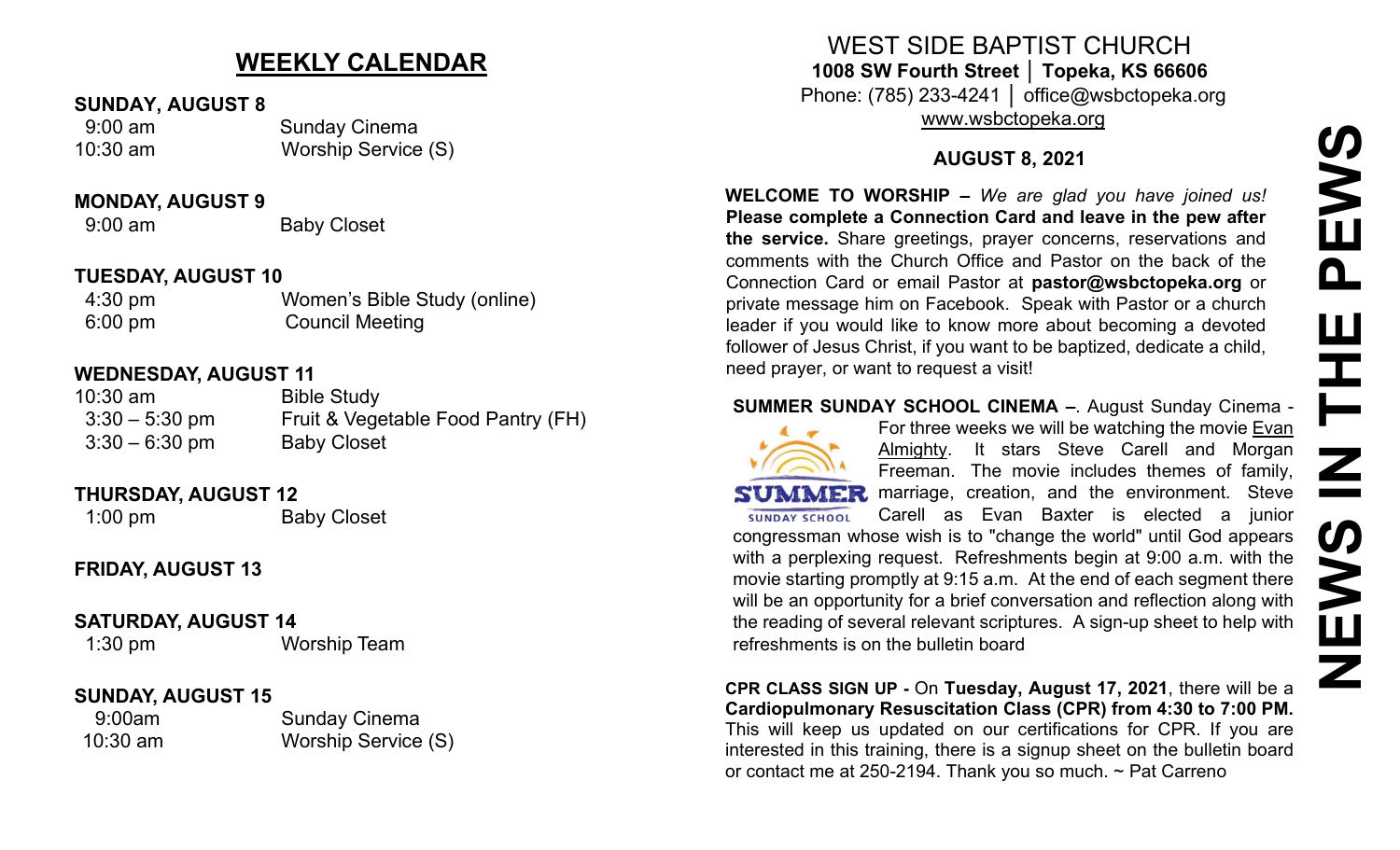**CHRISTIAN ED –** We will have a Christian Ed meeting on Tuesday August 17 @ 5:30 pm in Holmer Hall.

Alice Payne, Christian Ed

**SCHOOL SUPPLIES FOR MEADOWS** - We along with our partners in the Midtown Community Services, will be collecting school supplies to fill 40 backpacks for needy children. If you would like someone else to do the shopping, please drop off your monetary donation at the Church Office.

**FALL MISSION PROJECT -** I would like to determine if there is interest in a Fall mission project. I have not contacted any place yet; I God's Work would like to see how many are interested first. If there are **Our Hands** enough people, we can consider an out-of-state project like Murrow, or something closer to home. We can discuss that later. Please let me know if you are interested in participating in a Fall mission project and if you have a specific project preference. I can be contacted at [jim.goodnow@sbcglobal.net](mailto:jim.goodnow@sbcglobal.net) or 246-1807. ~ Jim Goodnow, Coordinator of Mission

**FOOD PANTRY MILK 2 MY PLATE - AUGUST** Milk will be available for no charge

in the Fellowship Hall starting in August. We will be asking for the number of people in the household and their ages.

- Monday August 16 9:00 AM 11:00 AM
- Wednesday August 18 3:30 PM 6:30 PM
- Thursday August  $19 1:00 \text{ PM} 3:00 \text{ PM}$

See Jack Janway, Coordinator of Outreach, for details.

**WWW KID'S BIBLE CLUB -** We are planning to restart our **Wonderful West Side Wednesdays**, aka **WWW**, Kid's Bible Club in the fall. This has been such a vital and important program for our neighborhood and church the past several years. **Beginning on Wednesday, Sept 1**, we will provide supper and a group Bible lesson for children, youth, and adults.



Again, we will be counting on volunteers to carry out this mission. There are jobs to help with transportation, cooking, serving, clean-up, teaching, playing, singing, and more. You are invited to be a part of WWW. Come join the fun and invite someone to come along.

**THE LORD'S SUPPER –** We celebrate the Lord's Supper (Holy Communion) on the first Sunday of each month and on special occasions. All persons of faith are welcome to partake of the Table of the Lord, regardless of age, race, or church affiliation. The We use only non-alcohol grape juice.Communion Servers are needed each month. See Brice Smith for more info.



venmo

**VENMO –** Give to God online via **SQUARE** at **[https://west](https://west-side-baptist-church.square.site/)side-baptist-chu[rch.square.site](https://west-side-baptist-church.square.site/)** or give through **VENMO**, a phone app. Search for the church **@wsbctopeka** or scan the QR code. We appreciate all your donations and generosity. Questions? Call the Church Office for help.

**BELIEVER'S BAPTISM** – We practice "believer's baptism" which is the immersion of a person in water – regardless of age – who receives Jesus Christ as his or her personal Savior and publicly professes to walk the Jesus way. The Council schedules baptisms on most Sunday mornings throughout the year. If you would like to be baptized, then come to the front during the last song.

**COVID MITIGATION –** The Center for Disease

Control and Prevention (CDC), the Kansas Department of Health and Environment (KDHE) and the Shawnee County Health Department recommend *stay at home if you are sick* and



*unvaccinated individuals unable to achieve Social Distancing should wear a Face Mask or Other Face Covering in public spaces and when interacting in private spaces with unvaccinated individuals from other households***.**

Visit <https://www.snco.us/hd/coronavirus.asp> to learn more.

**HOSPITAL & EMERGENCIES –** If you or a loved one is admitted to the hospital for an emergency or for surgery, **the hospital staff and chaplains' office will NOT contact the Church Office or the Pastor**. **You or a family member must call the Church Office at (785) 233-4241 or the Pastor at (785) 224-7234**. Pastor is willing to visit the hospital and pray prior to surgeries.